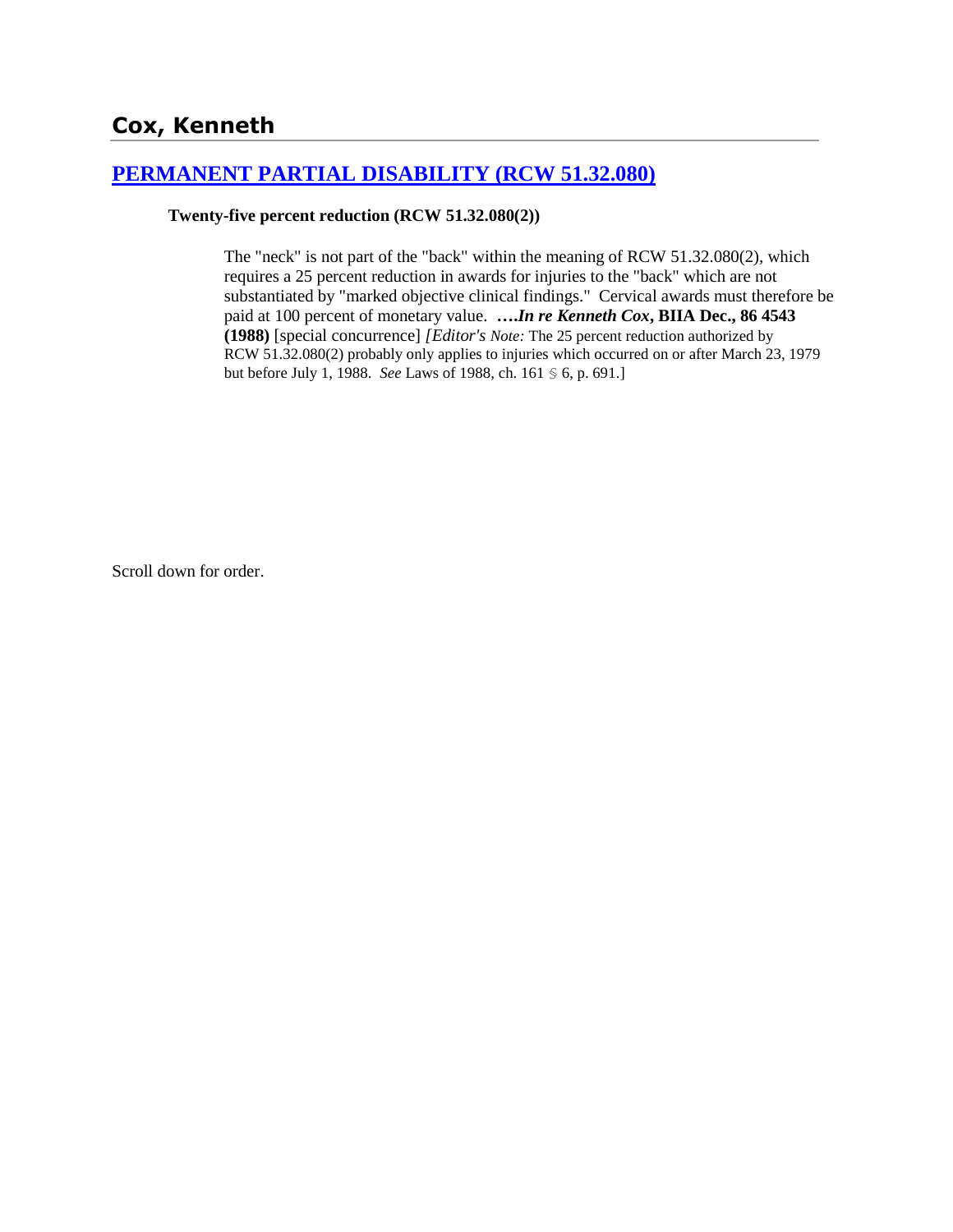#### **BEFORE THE BOARD OF INDUSTRIAL INSURANCE APPEALS STATE OF WASHINGTON**

**)**

**IN RE: KENNETH R. COX ) DOCKET NO. 86 4543**

**CLAIM NO. S-786796 ) DECISION AND ORDER**

APPEARANCES:

Claimant, Kenneth R. Cox, Pro Se

Self-Insured Employer, Weyerhaeuser Company, by Roberts, Reinisch & Klor, per Kathryn D. Fewell

Department of Labor and Industries, by The Attorney General, per Stephen D. Kinman and Christa L. Thompson, Assistants

This is an appeal filed by the self-insured employer, Weyerhaeuser Company, on December 16, 1986 from an order of the Department of Labor and Industries dated December 4, 1986, adhering to the provisions of a Department order dated November 6, 1986 directing the self-insured employer to pay to claimant a permanent partial disability equal to 10% of the maximum allowed for unspecified disabilities as compared to total bodily impairment at full monetary value. The Department order is **AFFIRMED**.

# **ISSUE**

Are awards for permanent partial disabilities of the "neck" subject to the proviso in RCW 51.32.080(2) which provides for a 25% monetary reduction of awards for permanent partial disabilities to the "back" where there are no marked objective clinical findings?

# **DECISION**

Pursuant to RCW 51.52.104 and RCW 51.52.106, this matter is before the Board for review and decision on a timely Petition for Review filed by the self-insured employer to a Proposed Decision and Order issued on November 24, 1987 in which the order of the Department dated December 4, 1986 was affirmed.

The Board has reviewed the evidentiary rulings in the record of proceedings and finds that no prejudicial error was committed and said rulings are hereby affirmed.

The sole issue raised by the self-insured employer is the application of RCW 51.32.080(2) which states in pertinent part:

1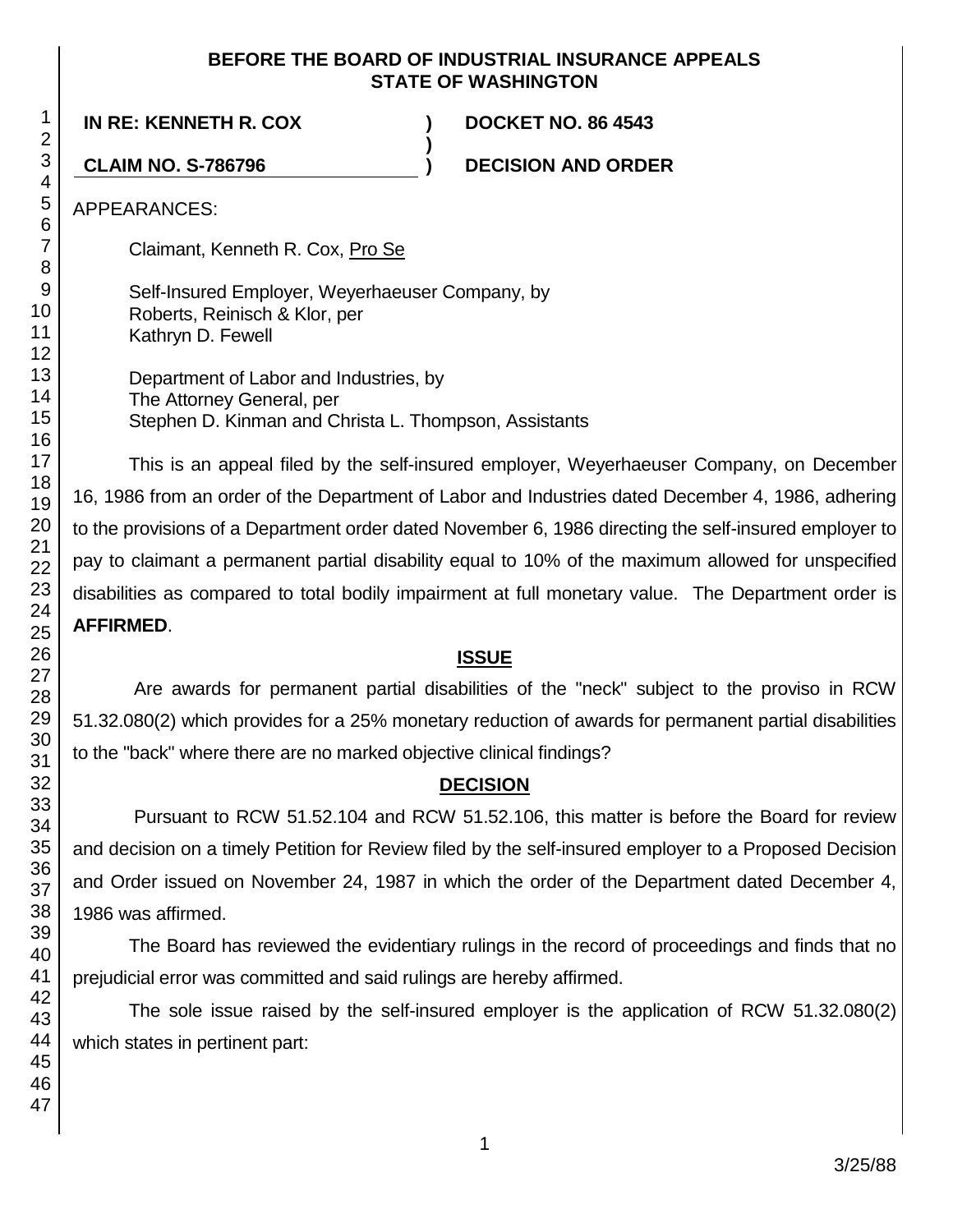". . . Provided, That compensation for unspecified permanent partial disabilities involving injuries to the back that do not have marked objective clinical findings to substantiate the disability shall be determined at an amount equal to seventy-five percent of the monetary value of such disability as related to total bodily impairment: ..."

This section reduces awards of permanent partial disability for certain "back" injuries that are not substantiated by sufficiently serious (i.e., "marked", see WAC 296-20-220(1)(a)) medical findings. The employer contends that this section should be construed broadly to include in the definition of "back" any similar anatomical structure; and therefore the "back" as used in such a context should be viewed as synonymous with the word "spine". The spine, of course, includes other structures such as the sacrum, coccyx, and neck. The employer, therefore, argues that permanent partial disability awards involving any portion of the spine should be reduced by RCW 51.32.080(2) where there are no marked objective clinical findings.

In the present case the claimant, Mr. Kenneth R. Cox, was awarded a permanent partial disability equal to 10% as compared to total bodily impairment for an injury to his neck. This was based on a diagnosis of cervical strain, reversal of the cervical curve at C3-4, and slight interior narrowing of the C3-4 intervertebral disc space. The claimant's impairment was best described by Category 2 of WAC 296-20- 240, the categories of permanent cervical and cervico-dorsal impairments. Category 2 does not include in its description any "marked" medical findings. WAC 296-20-220(1)(a). The self-insured employer argues that because, 1) the "back" incorporates similar anatomical structures such as the "neck", and 2) there are no marked medical findings, that the claimant's 10% disability award should be paid at 75% of the monetary value thereof pursuant to RCW 51.32.080(2).

While it is clear from the statute that the Legislature intended to reduce permanent partial disability awards in a certain class of cases, the extent of that class is unclear. The meaning of the word "back" may seem obvious at first, but upon further reflection it appears there is a question whether the Legislature's use of the word "back" is intended broadly to include the whole spine, or narrowly to include only the lumbar and dorsal spine.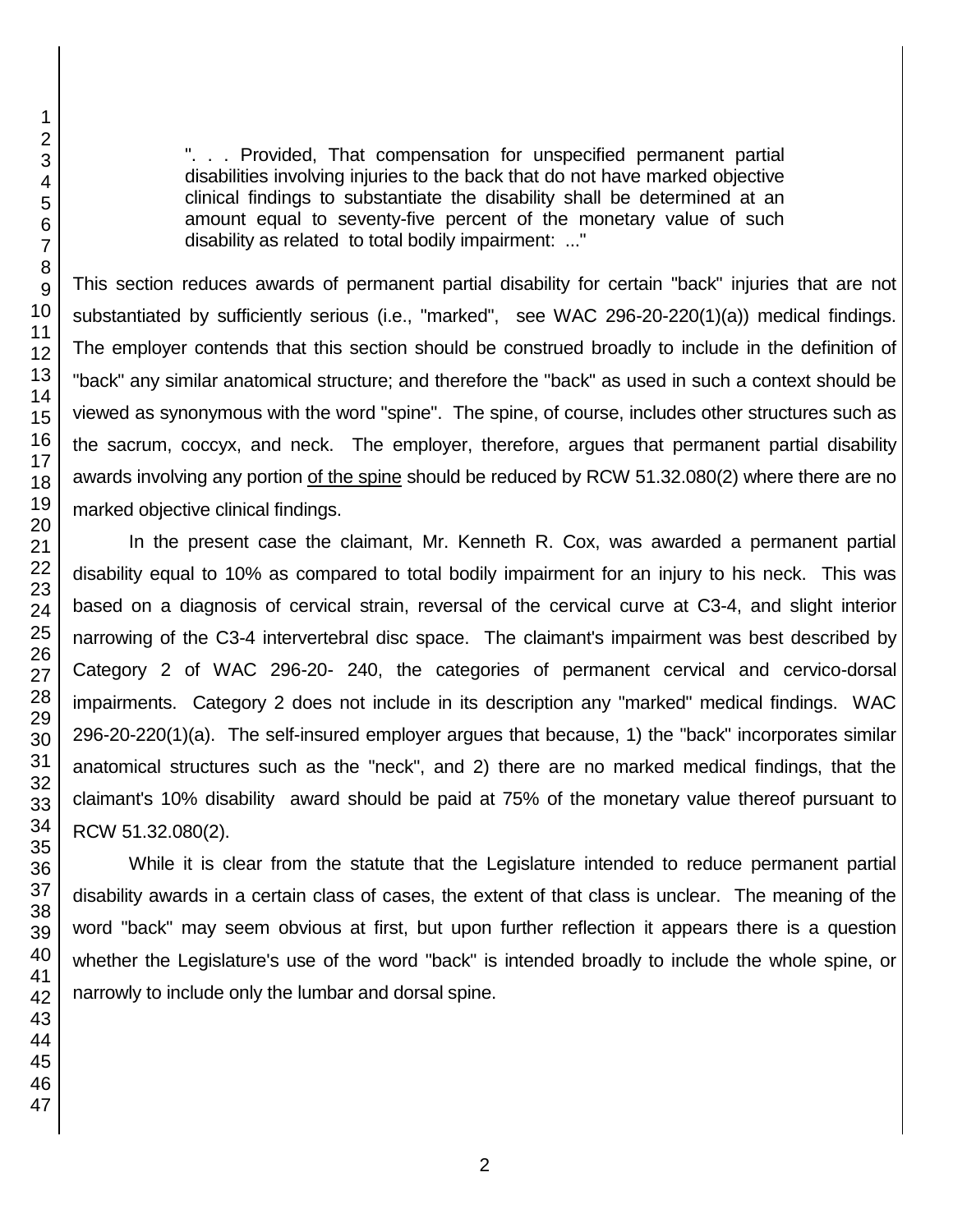In choosing between the definitions, the Board must look to the Legislature's intent in using the word "back". In construing a statute, the primary objective is to ascertain and implement the intent of the Legislature by first considering the language of the statute. Service Employees International Local 6 v. Superintendent of Public Instruction, 104 Wn.2d 344, 348 (1985); State v. Von Thiele, 47 Wn. App. 558, 562 (1987). "If the statutory language is plain and unambiguous, the court's inquiry must end, for a statute's meaning must be derived from the wording of the statute itself." State v. Von Thiele, at 562, citing Human Rights Commission v. Cheney School District No. 30, 97 Wn.2d 118 (1982). On the other hand, if the statute itself does not define the words used, those words must be given their usual and ordinary meaning. Pacific Wire Works v. Department of Labor and Industries, 49 Wn. App. 229, 235 (1987).

The word "back" as used in RCW 51.32.080(2) does not lend itself to a plain and obvious definition. The diverse arguments of the parties claiming to assert the ordinary meaning of "back" serve only to highlight the inherent ambiguity in the application of RCW 51.32.080(2). The problem here is that the back encompasses a part of the spine. But are all of the structures of the spine part of the back? There is no answer to this question in the language of the statute itself.

Nor are the several dictionary meanings provided by the parties particularly helpful in arriving at an ordinary meaning of the term "back". A typical example of these definitions is cited from Webster's Ninth New Collegiate Dictionary (1985 ed.). This entry describes the back as: "The rear part of the human body, esp. from the neck to the end of the spine". (Emphasis added) The problem of course is that the word "from" is in itself ambiguous to the extent that it could mean inclusive of the neck or exclusive of the neck.

Our state's appellate courts have shown some preference for Webster's Third New International Dictionary. State v. Von Thiele, supra. State v. Olson, 47 Wn. App. 514. The 1986 edition of that volume defines back as "the rear part of the human body extending from the neck to the end of the spine, esp. the portion from the shoulder to the waist". While this definition places emphasis on the area below the shoulders, it does not indicate that this is an exclusive definition.

In construing a statute the objective, ultimately, is to carry out the intent of the Legislature. Department of Transportation v. State Employees Insurance Board, 97 Wn.2d 454 (1982). The Legislature's intent in using ambiguous words and provisions can, in some cases, be resolved by a review of the legislative history preceding the enactment of the controversial provision. Department of Transportation v. State Employees Insurance Board, at 458. The legislative history as presented by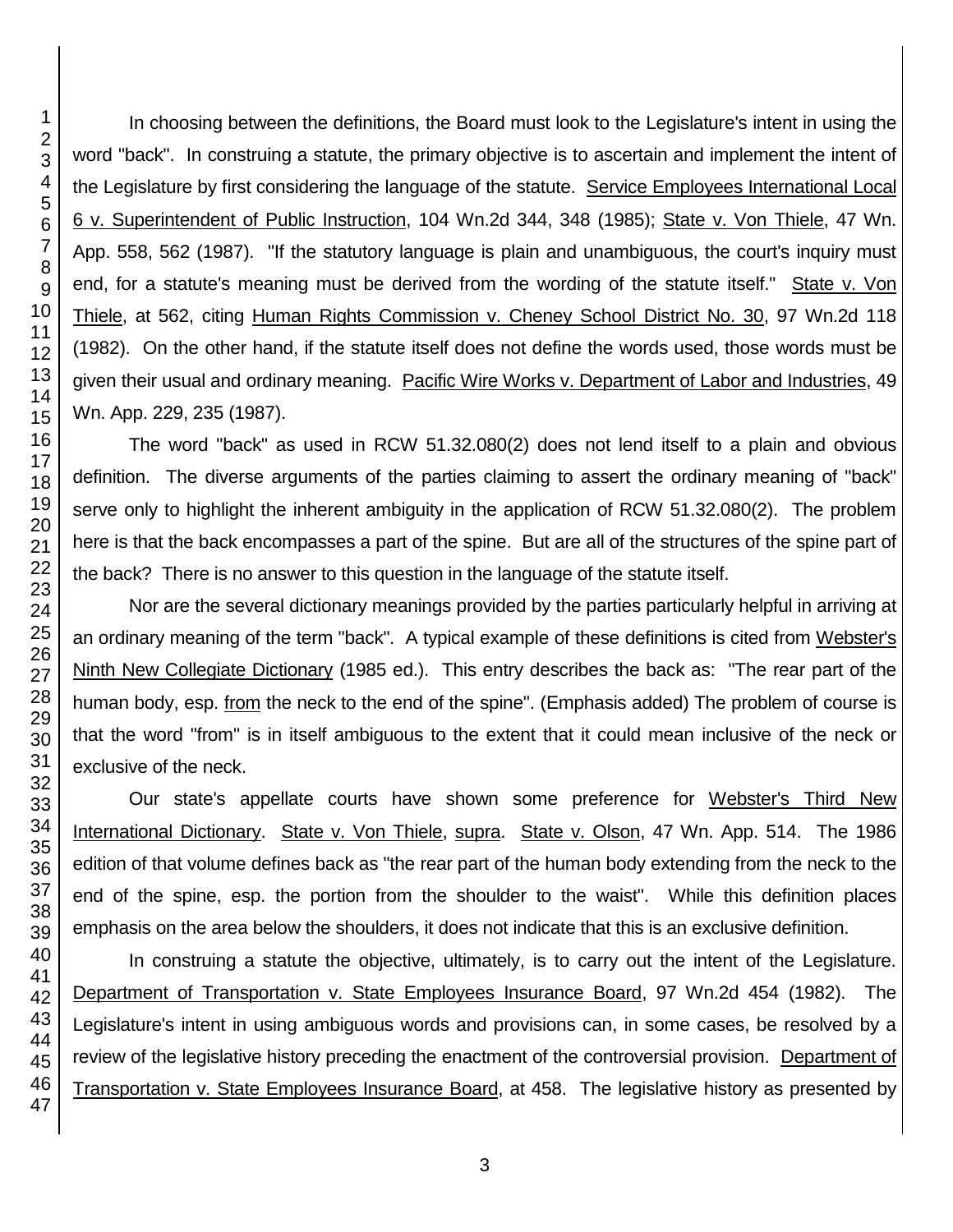the parties in Exhibit No. 4 does not provide a specific definition. It is clear, however, that the reduction provision of RCW 51.32.080(2) was part of an overall scheme to increase workers' benefits. Exhibit 4, House Bill No. 612 Fiscal Note. This purpose together with the remedial nature of the Industrial Insurance Act and the mandate to construe it liberally, suggests that a definition of "back" should be made so as to avoid the limitation of benefits to injured workers any more than specifically set forth. RCW 51.04.010. See Dennis v. Department of Labor and Industries, 109 Wn.2d 467, at 470 (1987).

Another avenue of statutory construction in determining the intent of the Legislature is to review the interpretation placed upon the statute by the administrative agency charged with its enforcement. Hamma Hamma County v. Shorelines Hearings Board, 85 Wn.2d 441 (1975).

> "The primary foundation and rationale for this rule is that considerable judicial deference should be accorded to the special expertise of administrative agencies. Such expertise is often a valuable aid in interpreting and applying an ambiguous statute in harmony with the policies and goals the Legislature sought to achieve by its enactment. At times administrative interpretation of a statute may approach "law making", but we have heretofore recognized that as an appropriate function for administrative agencies to "fill in the gaps" where necessary to the effectuation of a general statutory scheme. It is likewise valid for an administrative agency to "fill in the gaps" via statutory construction as long as the agency does not purport to "amend" the statute." Mall Inc. v. Seattle, 108 Wn.2d 369, 378 (1987); quoting Hamma Hamma County v. Shorelines Hearings Board, supra.

Thus the Department of Labor and Industries' interpretation of the word "back" can be a useful aid in arriving at the intent of the Legislature. Dolman v. Department of Labor and Industries, 105 Wn.2d 560 (1986).

It is uncontroverted that the Department's consistent application since the reduction provisions were enacted in 1979 has been to limit the application of RCW 51.32.080(2) to lumbosacral and dorso-lumbar disabilities.

> "(citing RCW 51.32.080(2))...No reduction of awards would apply to disabilities involving the cervical spine, nor would a reduction be appropriate for impairment of the pelvis or any unspecified disability other than ones involving the lumbosacral, lumbar or dorsal spine." Exhibit No. 2, page F-6, Department of Labor and Industries Workers' Compensation Manual.

1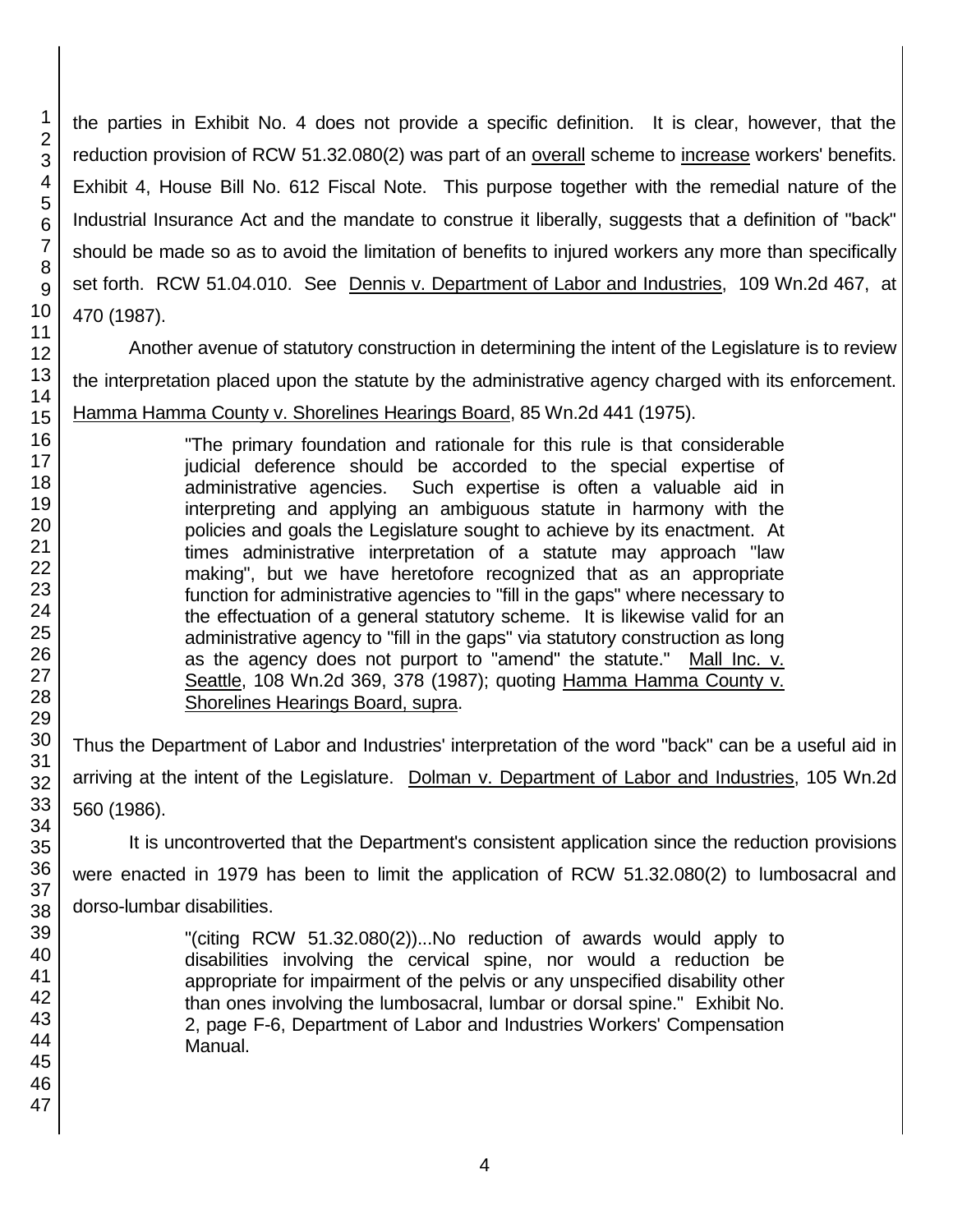This interpretation by the Department is entitled to even greater weight at this juncture where the administrative interpretation has been accompanied by a long period of silent acquiescence by the Legislature. Colasurdo v. Waldt, 49 Wn. App. 257, 261 (1981). RCW 51.32.080 was further amended by the Legislature is 1982 and in 1986, but the portion of the statute involved herein was unchanged from the language enacted in 1979. The Legislature is presumed to have full knowledge of the existing administrative interpretation. Its silence regarding the limitation of the word "back" to injuries involving the lumbar and dorsal spines can be viewed as indicative of an acquiescence to such a definition. See Sanchez v. Department of Labor and Industries, 39 Wn. App. 80, 85 (1984).

The self-insured employer has the burden of presenting compelling reasons why the Department's interpretation is in conflict with the intent and purpose of the statute in this case. Pacific Wire Works v. Department of Labor and Industries, supra; Vliet v. Department of Labor and Industries, 30 Wn. App. 709 (1981). The evidence presented by the employer does not demonstrate that the Department's implementation of the reduction provisions of RCW 51.32.080(2) is contrary to the intent and purpose of the Industrial Insurance Act. Defining the "back" to mean "spine" would run counter not only to the over all remedial purposes of the Industrial Insurance Act but also to the specific legislative intent of this section to raise benefits, by reducing the amount of permanent partial disability awards in cases not specifically or clearly set forth by the Legislature. The Department's application of RCW 51.32.080(2) construes the term "back" to prevent reduction of benefits to injured workers where such reduction was not clearly intended.

The "back" has, in other kinds of cases, been defined narrowly by this Board as well. In re Bernard James, BIIA Dec., 4,394 (1955). In James the claimant had received a 40% permanent partial disability award for his back in an earlier claim involving specifically the low back. Upon an application to reopen his instant claim involving a cervical spine, i.e., neck injury, his physician stated that he had sustained an additional 35% permanent partial disability for neck impairment. The Department declined to pay the 35% award relying on the language of RCW 51.32.080(d) (now RCW 51.32.080(3)) providing that previous permanent partial disability should be deducted from any increased disability involving the same body part. The Board concluded that the neck was not the same part of the body as the back, and that the additional 35% should be paid.

More recently the Board considered the specific "reduction" proviso of RCW 51.32.080(2) which is the subject of this appeal. We cited Dorland's Medical Dictionary defining "back" as the posterior part of the trunk from the neck to the pelvis, and further stated: "Clearly, the neck is not a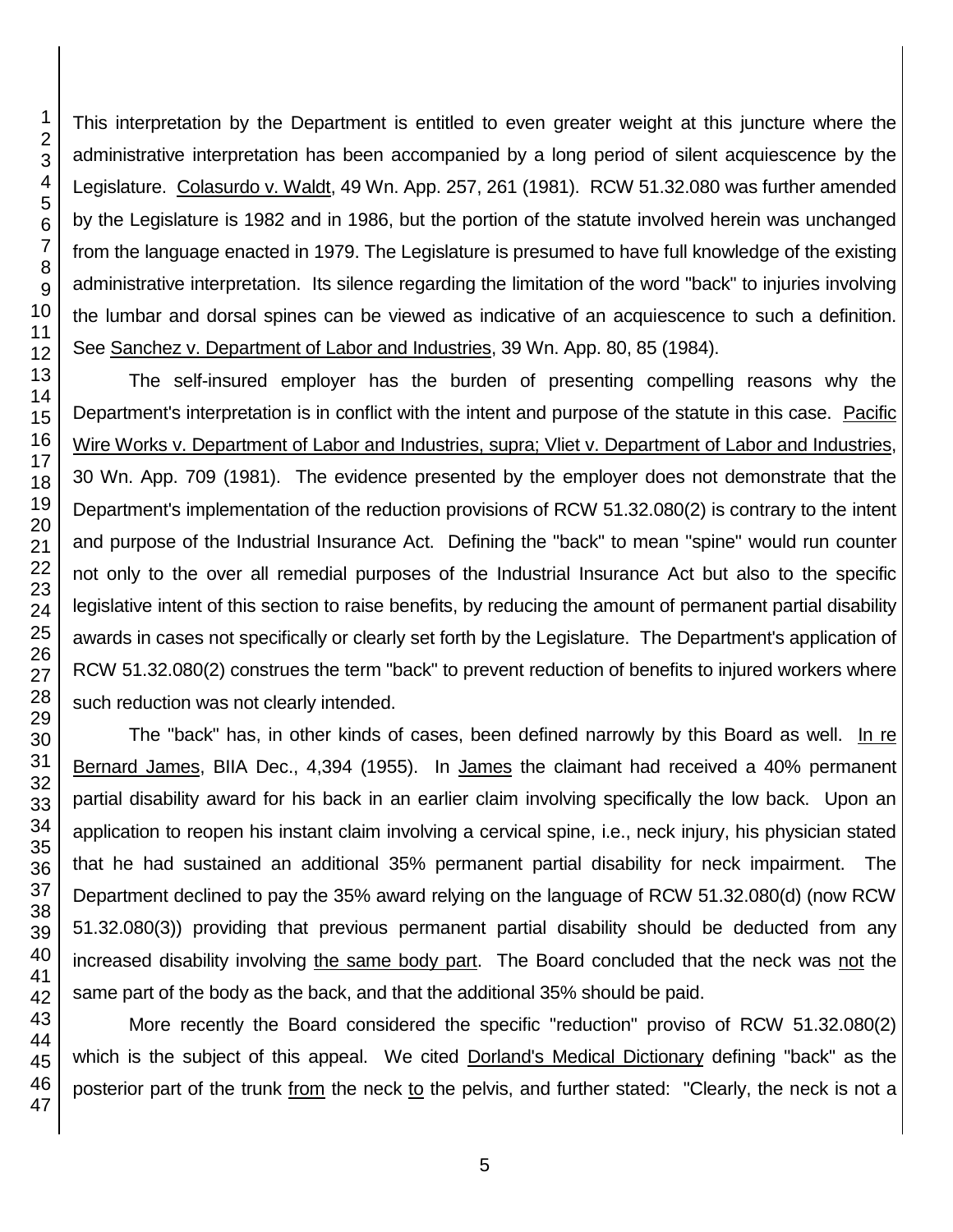part of the trunk of the body, as the neck connects the head to the trunk. Since the neck is not a part of the trunk, it is not a part of the back as defined by Dorland. Accordingly, the reduction...is not properly applied to cervical impairments." In re Thelma E. Cramer, Dckt. Nos. 69,296 and 69,296-A, at 4 (February 26, 1986).

The evidence presented by the parties tends more to obscure a clear understanding of the word "back" than to clarify. The stipulated testimony of Dr. Richard Ulery does, however, set the apparent confusion in relief.

> "....The "back" is not an anatomical structure, but rather, an area of the body. If "back" is interpreted to refer to the spine, the neck is a part of the spine." (Emphasis supplied)

We agree that "back" is not a characterization of an anatomical structure and does not, therefore, include in its definition all the anatomical structures of the spine. The back in laymen's terms refers to the lumbar and dorsal spine. The neck in laymen's terms refers clearly to the cervical spine. The Department's construction and application accords with our understanding of the Legislature's intent in using the word "back". Therefore, awards of permanent partial disability for injuries involving the neck or cervical spine should not be reduced under the provisions of RCW 51.32.080(2).

Finally, the employer raises the point that the Board has, in the past, approved two agreed orders which reduced permanent partial disability awards for cervical injuries using the provisions of RCW 51.32.080(2). Exhibits 5 and 6. Such agreed orders cannot be viewed as binding precedent in committing the Board to a specific position on an issue of law presented to us in a fully contested manner.

After consideration of the Proposed Decision and Order and the Petition for Review filed thereto, and a careful review of the entire record before us, we are persuaded that the Proposed Decision and Order is supported by the preponderance of the evidence and is correct as a matter of law.

The Proposed Findings Nos. 1-3 are hereby adopted as this Board's final findings and are incorporated herein by this reference. Additionally, the following finding is hereby entered:

# **FINDINGS OF FACT**

4. As of December 4, 1986, claimant's permanent impairment proximately caused by the industrial injury to his neck, which was sustained on November 14, 1985, was consistent with that degree of impairment represented by Category 2 of WAC 296-20-240, without marked objective findings on clinical examination.